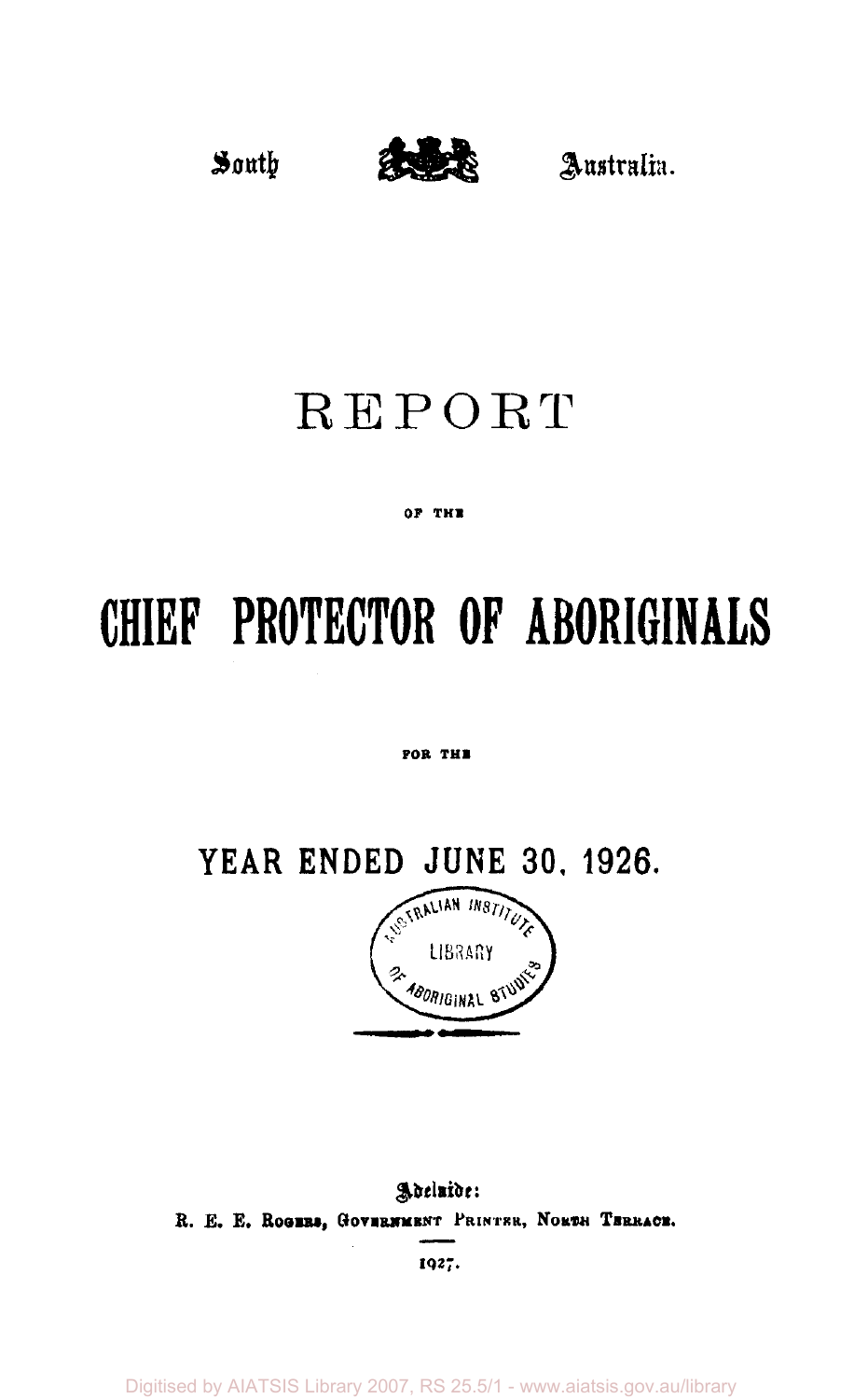# - 7 JAN 1963 440 REPORT

# Aboriginals Department, Adelaide,

September 30th, 1926.

Sir— I have the honor to submit this, my report on the working of the Aboriginals Department for the year ended June 30th, 1926; also reports received from the Superintendents of the Aboriginal Stations and the Protectors of Aborigines in the North.

Rations, clothing, and blankets have been supplied during the year to depots throughout the State, and have been distributed by the issuers of rations to the old, sick, and infirm aboriginals, also to others found in poor circumstances.

Their medical needs have been attended to. The medical officers and hospital officers and attendants have all given to aboriginal patients every attention. Supplies of medicines for coughs, colds, and eye troubles have been sent to the depots, and given out by issuers of rations. At Point Pearce and Point McLeay the Department has fully equipped dispensaries, and Koonibba Mission is also supplied with medicines and drugs for their dispensary.

#### POLICE OFFICERS.

I wish to express my appreciation of the work done by them as issuers of rations, and generally caring for the welfare of the aborigines in their districts.

#### VITAL STATISTICS.

#### *Point Pearce.*

Births, 16 half-castes ; deaths, 3 half-castes.

Number on station.—11 full bloods, 239 half-castes ; total 250.

#### *Point McLeay.*

Births, 14 half-castes; deaths, 3 full bloods, 6 halfcastes.

Number on station.—13 full bloods, 236 half-castes ; total 249.

#### *Koonibba.*

Births, 2 full bloods, 7 half-castes ; deaths, 5 full bloods. Number on station.—110 full bloods, 87 half-castes, total 197.

A census has just been completed of the aborigines in this State by the Statistical Office, results as follows :— Full bloods, 2,531 ; half-castes, 1,452 ; 3,983.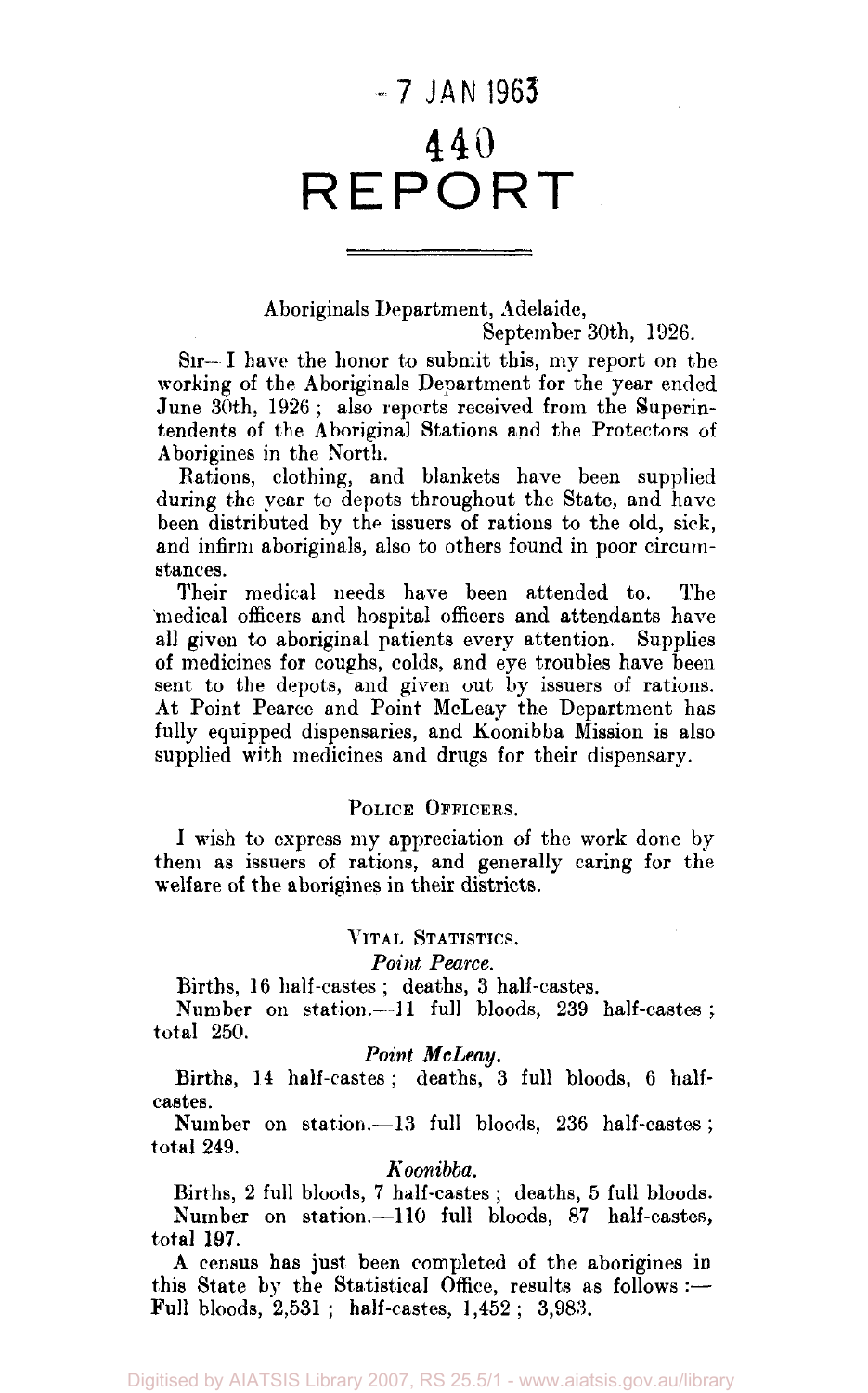The Commonwealth Statistician gives the aboriginal census for Australia, June 30th, 1925, as follows :—

|                                 | Full Bloods. Half-castes. |        | Total. |
|---------------------------------|---------------------------|--------|--------|
| New South Wales                 | 1,081                     | 5,985  | 7,066  |
| Victoria $\ldots \ldots \ldots$ | 66                        | 414    | 480    |
| Queensland $15.075$             |                           | 2,839  | 17,914 |
| South Australia                 | 3.941                     | 1.166  | 5,107  |
| Western Australia               | 22.471                    | 2.323  | 24.794 |
| Northern Territory              | 19,760                    | 666    | 20,426 |
|                                 |                           |        |        |
|                                 | 62,394                    | 13,393 | 75,787 |
|                                 |                           |        |        |

The difference in the figures given above by the State and Commonwealth Statistician for South Australia shows a. decrease of 1,124 in 1926. This is owing to differing estimates supplied concerning the number of aborigines untouched by civilisation in the extreme north-west portion of this State. I believe the later figures are the more correct.

#### A BOARDING HOME.

A boarding home in Adelaide for aboriginal women and children has been established by the Adelaide City Mission, assisted financially by this Department. The home was opened on the 29th June by the Hon. L. L. Hill, then Minister of this Department. The need for such a place has been felt for years, as in the past it has been almost impossible to find suitable board for these women and children, when, owing to sickness and other reasons, it has been necessary for them to come to Adelaide.

On behalf of the aborigines, I thank the Adelaide City Mission for undertaking this noble work.

### HALF-CASTE BOYS AND GIRLS FROM THE ALICE SPRINGS BUNGALOW.

There are a number of these young people in situations in South Australia ; the girls employed in domestic work, and some boys on sheep and cattle stations.

There has been no proper supervision or local guardianship of these aborigines from the Northern Territory in the past, but negotiations have now been practically completed by this Department with the Commonwealth Government, arranging for the Department to undertake the work. An honorary lady inspector will shortly be appointed.

RAILWAY EXTENSION TO ALICE SPRINGS.

The problem of how best to care for the Welfare of aboriginals along the line of railway while the work is in progress is under consideration. This matter must also be considered from the standpoint of the best interests of the white men at work on the line. The greater portion of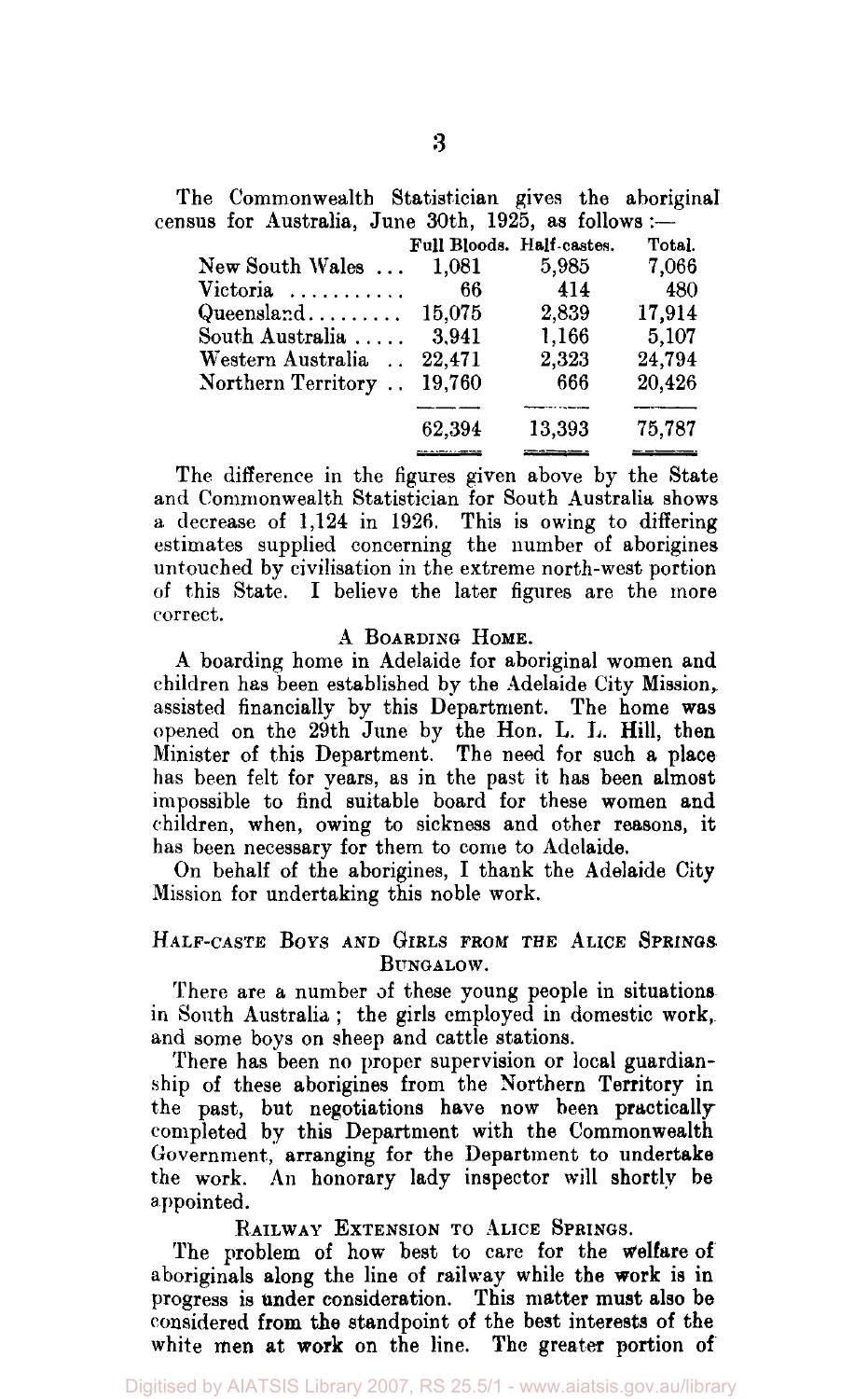the line will be in the Northern Territory. It will, therefore, be largely a question for the Commonwealth Government to deal with.

#### POINT PEARCE STATION.

When the seasons are favorable, this station has generally been able to show a profit on the year's operations, as may be seen from the profit and loss account. Owing, however, to the insufficient rainfall giving poor harvest results, also the fall in wool prices, the loss this year is £3,102 18s. 1d. The number of aborigines on this station has steadily increased, adding to the expenses.

The Superintendent reports that 2,822 acres are under •crop this season, and that the outlook is most promising. It will be necessary to provide more cottages on this station, and an amount has been included for this purpose in the estimates of expenditure this year.

#### POINT MCLEAY STATION.

This station has had a satisfactory year. The loss on the operations for the previous year was £5,123 15s. l1d. This year the loss has been reduced to £3,266 12s. 4d.

It is very desirable that this station should have more land in the immediate neighborhood, in order that more reproductive work shall be found for the aboriginals, and the station made more self-supporting.

A contract has been let for the dismantling of several cottages not now needed at Pompoota, and their re-erection at this station, thus providing much needed increase in housing accommodation. A hospital will also be built with this material.

A metal road is being made with native labor from the station to the Narrung jetty, which will be much appreciated in this sandy country. The streets of the village are also being improved by metalling.

#### KOONIBBA MISSION STATION.

The agricultural operations on this station have been very successful this year, the wheat crop resulting in an average of 14bush. per acre. The Farm Manager, Mr. Braunack, is to be congratulated on the honor of winning the County of Way Crop Competition.

During May last an electric light plant was installed, supplying the officers' homes and principal buildings, also five street lights.

Blankets have been supplied by this Department, also rations for the dormitory children.

The reports from Mr. P. A. Giles, Inspector of Police, Port Augusta, who also acts as Protector of Aboriginals,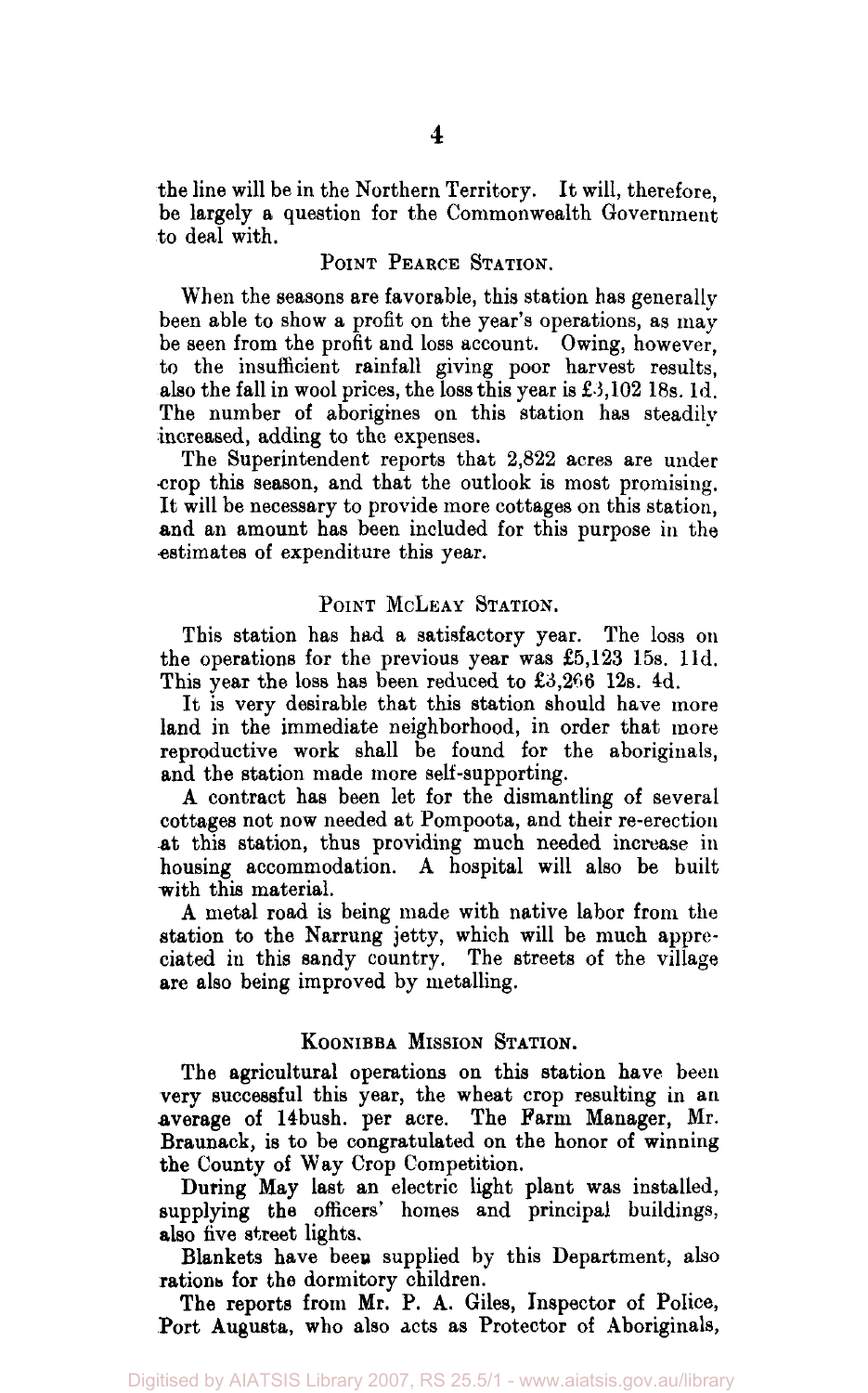and Mr. G. Aiston, Protector of Aboriginals in the Newcastle District, referring to the aborigines in the north and north-west of the State, show that their general health has been good, and that they have given little trouble to the police. Good rains have fallen in these districts, and the natural food supplies of the aboriginals are now more plentiful.

#### MISSIONARIES.

There are two lady missionaries at work along the East-West railway, two in the Oodnadatta district, also two at Swan Reach, on the River Murray. In addition to religious teaching, these ladies teach the children the elements of education and take a kindly interest in the natives generally.

#### ADVISORY COUNCIL OF ABORIGINES.

Meetings of the Council, of which the Rev. J. H. Sexton is the Secretary, have been held regularly every month. Since my appointment, on May 6th, 1925, as a member of the Council, I have attended the meetings. A keen interest in everything pertaining to the welfare of the aborigines is taken by all the members, and much good work has been done.

#### 

The expenditure and receipts of the Department for the year are as follows :-

| EXPENDITURE.                                                    |                       |                      |       |                           |       |    |
|-----------------------------------------------------------------|-----------------------|----------------------|-------|---------------------------|-------|----|
| Head Office-                                                    | $\mathbf{f}$          |                      | s. d. | £                         | s. d. |    |
| Salaries                                                        | $941 \quad 4 \quad 4$ |                      |       |                           |       |    |
| Provisions, blankets, clothing,<br>medical expenses, transport, |                       |                      |       |                           |       |    |
| etc. $\ldots \ldots \ldots \ldots \ldots \ldots$                | 4,707 12 3            |                      |       |                           |       |    |
| Boarding-home for aboriginal                                    |                       |                      |       |                           |       |    |
| women $\ldots \ldots \ldots \ldots \ldots \ldots$               | 125103                |                      |       |                           |       |    |
| Advisory Council of Aborigines,<br>printing, stationery, and    |                       |                      |       |                           |       |    |
| allowance to secretary $\ldots$ .                               |                       | $53 \quad 2 \quad 6$ |       |                           |       |    |
|                                                                 |                       |                      |       | 5.827                     | 9     |    |
| Point Pearce Station-                                           |                       |                      |       |                           |       |    |
| Salaries and wages                                              | 5,849 15 7            |                      |       |                           |       |    |
| Implements, stock, stores, &c                                   | 6.181 - 8-11          |                      |       |                           |       |    |
|                                                                 |                       |                      |       | 12.031                    | 4     | -6 |
| Point McLeay Station-                                           |                       |                      |       |                           |       |    |
| Salaries and wages                                              | 2,932 19              |                      | 1     |                           |       |    |
| Implements, stocks, stores, &c                                  | $4,563$ 9             |                      | 4     |                           |       |    |
| Rent of sections                                                |                       | 41 I5 -              | 9     |                           |       |    |
| Transfer of cottages $\ldots$                                   |                       | 7 14                 | 6     |                           |       |    |
|                                                                 |                       |                      |       | $7,545$ 18 <sup>6</sup> 8 |       |    |
|                                                                 |                       |                      |       | £25,404 12                |       | 6  |

The total expenditure is £1.017 11s. 10d. less than the previous. twelve months.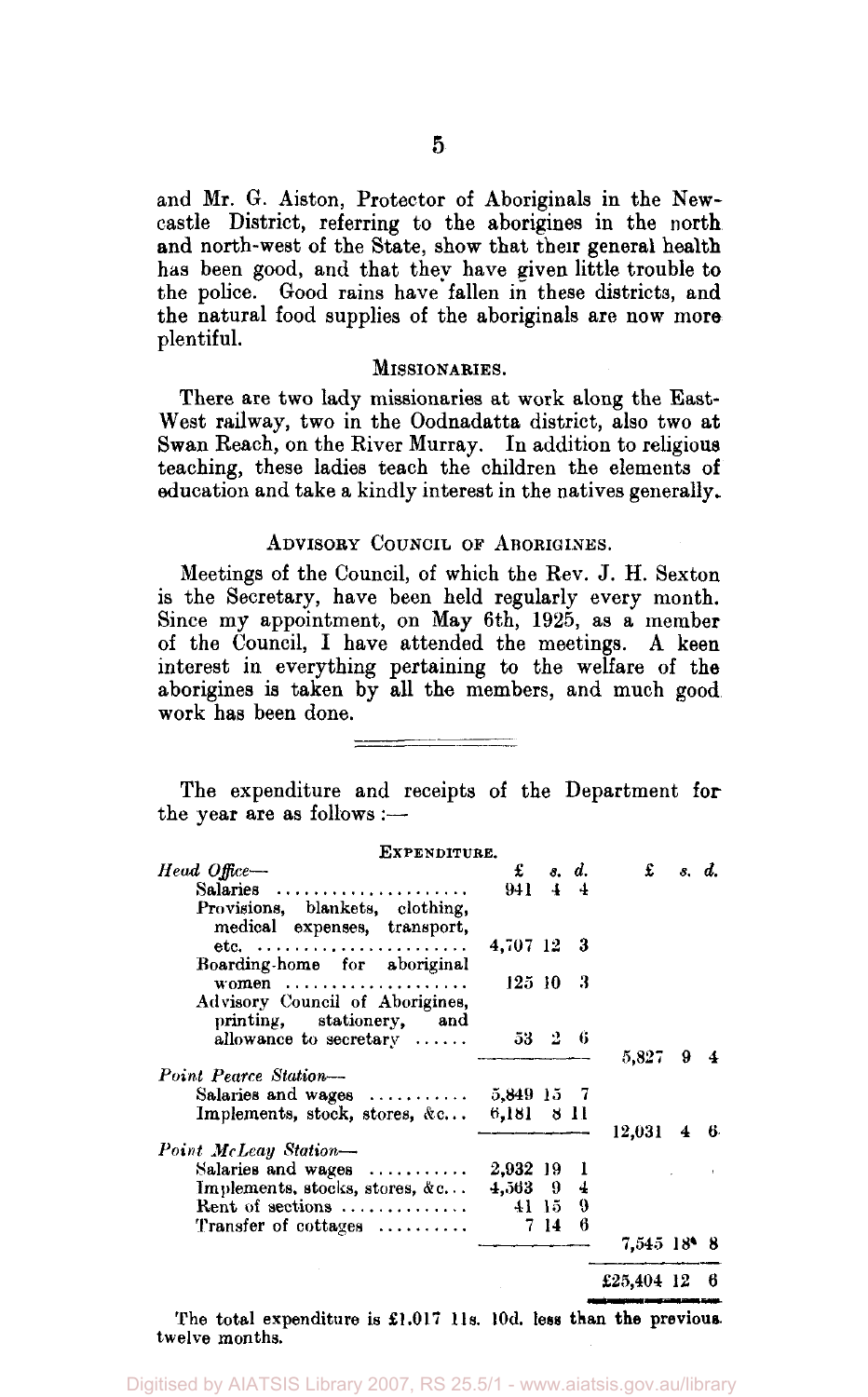| RECEIPTS.                                                                        | $\mathbf{i}$ $s. d.$ |    |
|----------------------------------------------------------------------------------|----------------------|----|
| From sales of produce, &c., Point Pearce Station                                 | 9,414 9 6            |    |
| From sales of produce, &c., Point McLeay Station                                 | 3,315 5 2            |    |
| Refund of advances to aborigines for rail fares, &c.                             | 197 18 0             |    |
| Total receipts $\ldots \ldots \ldots \ldots \ldots \ldots \ldots$ £12,927 12 8   |                      |    |
|                                                                                  |                      |    |
| This amount shows a decrease of £3,476 3s. 9d. on last year.                     |                      |    |
|                                                                                  |                      |    |
| Less Total receipts $\ldots \ldots \ldots \ldots \ldots \ldots \ldots$ 12,927 12 |                      | -8 |

#### I have, &c,

F. GARNETT, Chief Protector of Aboriginals. The Hon. Commissioner of Public Works, Adelaide.

#### POINT PEARCE STATION.

August 7th, 1926.

Sir—I have the honor to present the following report for the year ended June 30th, 1926 :—

*Harvest.*—The returns per acre were as follows :—Wheat, 8-92bush. ; barley, 14-47bush. ; oats, 27bush. The system of farming on shares was continued, and after making allowances for share farmers the total station share was— Wheat, 6,529bush. ; barley, 7,542bush. ; oats, 298bush., making a total of station share of grain grown 13,369bush. Hay grown, 388 tons ; hay now in stock, 325 tons.

*Rainfall.*—The total rainfall was 13.50in.

*Wool.*—The wool clip totalled 105 bales from 3,492 sheep, 39 rams, and 927 lambs shorn.

*Lambs.*—The total number lambs tailed was 970, being a percentage of 60-85 per cent, average. The dry spell just when the ewes were lambing, and a great number being maiden ewes, caused such a low percentage ; there are still ewes to lamb.

*Harvest Prospects.*—We have about 2,822 acres under crop, and it is looking well, and with a decent rain in August and September we should have good crops.

*Water Supply.*—The supply continues to be good, the mills on the wells and tanks doing good work. The wells and tanks have been kept in good order, and all dams cleaned. The summer was a very dry one and we were hard pressed to find enough water for our stock, but we managed to get through without any loss.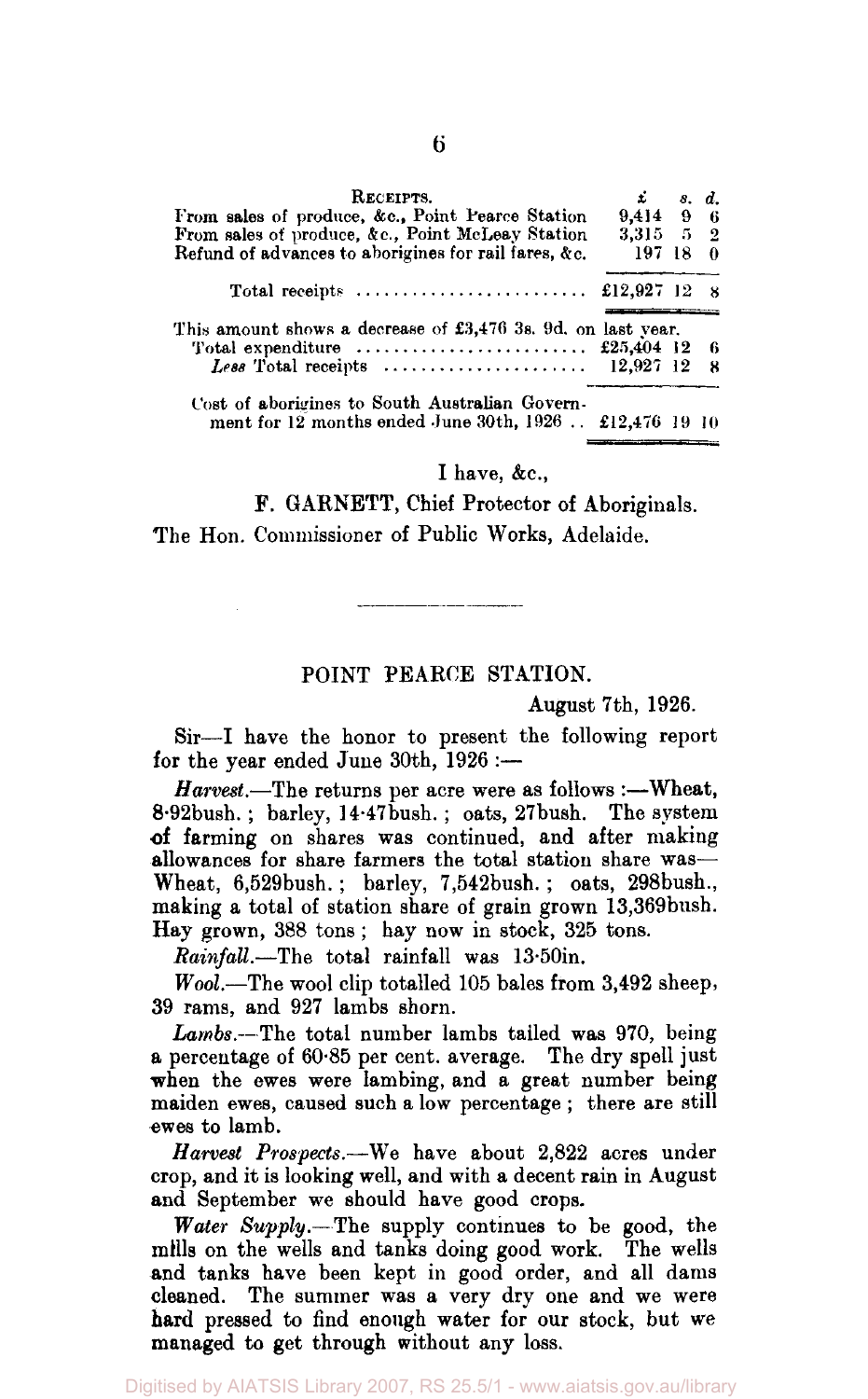*Buildings.*—In addition to maintenance work on cottages we have not erected any new buildings ; all we have been able to do was erect four lean-to rooms on two cottages. Some of the older cottages have needed a great deal of repairing both inside and out. We have had to re-cement four of our underground tanks.

*Health.*—The general health of the natives has been fair, outbreaks of influenza and children's ailments and colds being most prevalent. We thank all members of the Aborigines Friends Association for the resident nurse, who has been a boon and a blessing to our natives.

*Religious.—* Services are held twice on Sunday, together with Sunday School and Kindergarten Classes. The attendance has been good and the conduct of the people on the station is splendid, and we hope to see greater improvement in the coming year. Miss Roper continues to act as organist for the church services and also as organist and teacher in the Sunday School, and her help is invaluable. Mr. Roper is still doing splendid work with the week-night meetings and his classes for young men.

The very best of feeling exists between the staff here ; every officer doing their best to carry out their duties with credit to themselves and the station.

I have, &c.,

J. B. STEER, Superintendent.

The Chief Protector of Aboriginals, Adelaide.

#### POINT McLEAY STATION.

July 23rd, 1926.

The Chief Protector, Adelaide.

Sir—I respectfully beg to submit my annual report for the year ended June 30th, 1926.

The year just closed has been generally a progressive one, though considerably marred by one of the driest summers on record. This has considerably affected our revenue, as we could make very little use of the lucerne paddocks.

During the year a total of 70 cows were milked, or an average of 50.

With the assistance of Mr. Papps (District Herd-tester) we are gradually improving our herd by culling, and we now have a pedigreed Shorthorn **bull** purchased **through**  the Agricultural Department on the subsidy system. **This**  bull's progeny must eventually further improve our herd.

During the year we sold £200 worth of pigs.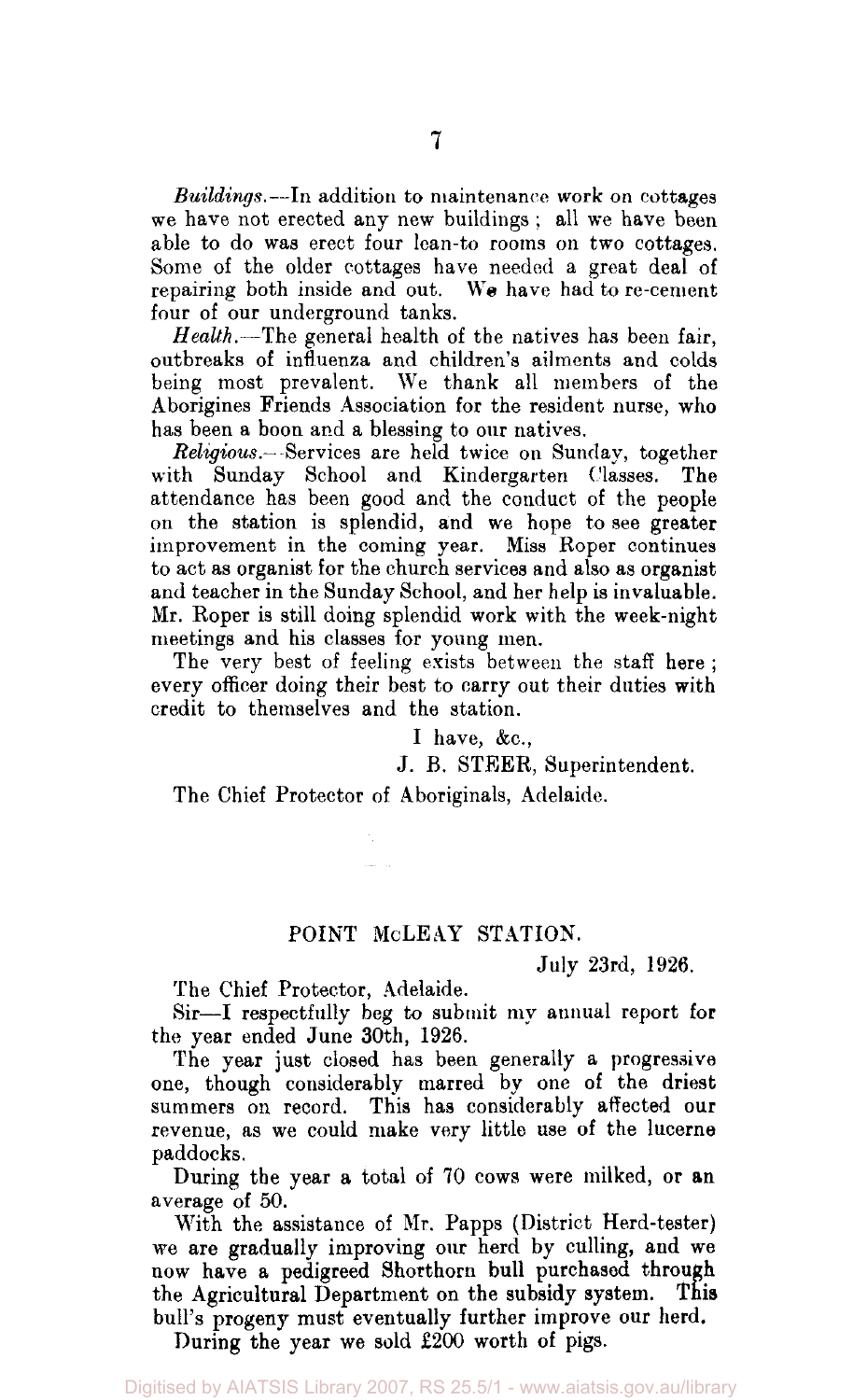We harvested 150 tons of hay and 45 acres of peas ; these we are feeding to the pigs, so it is difficult to estimate the bushels per acre.

We are going in more extensively for sheep, and we have this season 150 Lincoln-Merino cross lambs running with the ewes born on the Station.

We were able, by carting most of our own wood, to reduce our wood bill by about half. The supplies, however, are limited, and we are hopeful of eventually being able to buy a block of land with a considerable quantity of wood on it. Such a block can be procured at a reasonable figure.

With the assistance of the local police we have been able to practically exterminate idleness on this Station.

The position of store and book keeper that was vacant when I furnished my last annual report has been filled by the appointment of Mr. Miller. Mr. Miller is proving a capable and conscientious officer, and with his wife takes a keen interest in things pertaining to the welfare of the Station generally.

We are indebted to the present Government, especially the Hon. Commissioner of Public Works, for the placing of a sum of money with the Meningie District Council sufficient to do 45 chains of our badly needed road

Generally speaking, the conduct of the natives has been from fair to good, and we appreciate the efforts of M.C. Gleed, of Meningie, in this direction.

We have not had any serious outbreaks of diseases during the year. Sister Flower has charge of this branch of our work, and it would be hard to estimate the value of her services. Our thanks are due to the A.F.A., who have made this possible and other acts of interest in this station.

The religious work vacated by Mr. E. H. Read is now being done by Mr. and Mrs. Grewar, who have shown kindly interest in the natives. Marked progress can be noticed since Mr. Grewar's appointment here. branch of our work is under the Parkin Mission, who have the welfare of the natives at heart.

Mr. and Mrs. Laurie are still doing good work in the school, and the same can be said of Mr. Wyatt, who is in charge of the dairy.

During the year we have built 20 chains of metal in and around the Station; this has considerably improved the appearance of our streets.

I have, &c.,

C. RAMSEY.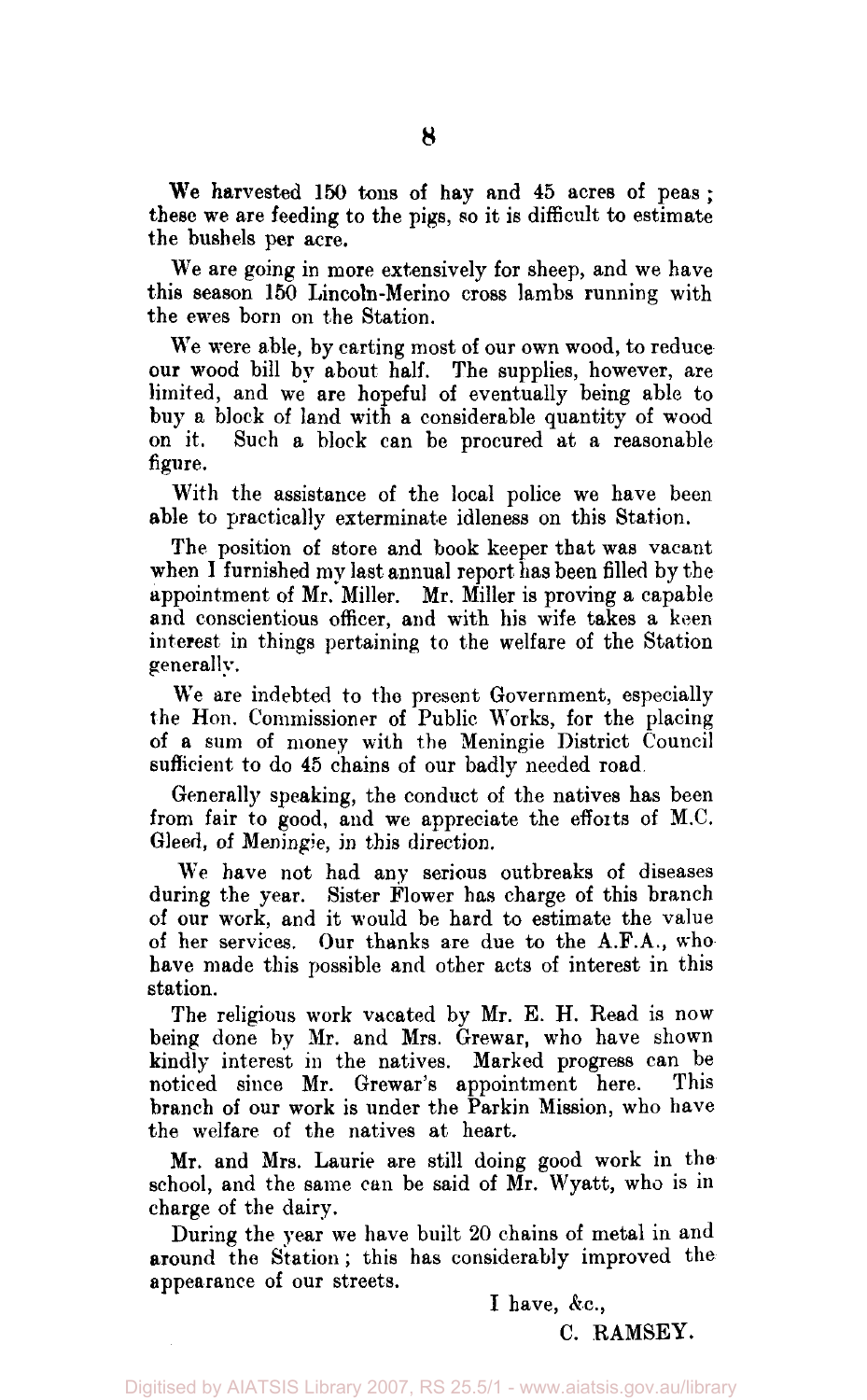## LUTHERAN MISSION STATION.

Koonibba, August, 1926.

Sir—I have the honor to respectfully submit the following report:—

From the financial point of view, the year ended June 30th, 1926, was one of the most successful ever experienced at Koonibba. We had an abundant rainfall during the growing season, our harvest being in consequence very satisfactory. The dry months of October and November were rather in our favor, as this is an early district. In fact, the wheat was ripening when the rain ceased. Our average over 1,250 acres stripped was 14bush., the highest yield being 21 bush, on fallow. Our farm manager, Mr. Braunack, had the satisfaction and honor of winning the county of Way crop competition and thus receiving a very handsome ten guinea cup. One hundred and fifty acres were cut for hay, averaging  $1\frac{1}{2}$  tons per acre.

The bulk of the farm work was done by native labor. Whenever feasible, work is done on the contract system as an incentive to the natives.

Our wool clip also was very satisfactory. We had 58 bales from 1,800 sheep. The price realised was not up to expectations, the wool being sold while the market was on the decline. Nevertheless, we were up to the average of the district. Some valuable stud rams were purchased from the leading breeders of the State. In the course of a year or two our flock should be of a very fair standard.

*Statistics.*—During the 12 months under review the number of natives at the station was higher than the previous year. The peak was reached about Christmas, when there were 110 full-bloods and 106 half-castes here, a total of 216. At the end of June the figures stood at 110 full-bloods and 89 half-castes, total 199.

There were 9 births—2 full-bloods and 7 half-castes, and 5 deaths, all full-bloods, namely, 1 male infant, 2 women, and 2 old men. Not many of the old natives are left. As regards the full-bloods, there are more deaths than births. Since it happens more often than not that full-bloods marry half-castes, it will be readily seen that the native blood preponderates, even in the so-called half-castes.

The moral tone is unchanged. Drink and gambling are ineradicable " diseases." Otherwise we have little to complain of. Taking the general indifference of the native into consideration, we have reason to be thankful to God for the progress made in spiritual and intellectual training. You simply cannot make a silk purse out of a sow's ear.

During May last electric light was installed. The private residences, the church, school, children's home, store, sheds, and stable are all lit up, and in addition there are five street

Digitised by AIATSIS Library 2007, RS 25.5/1 - www.aiatsis.gov.au/library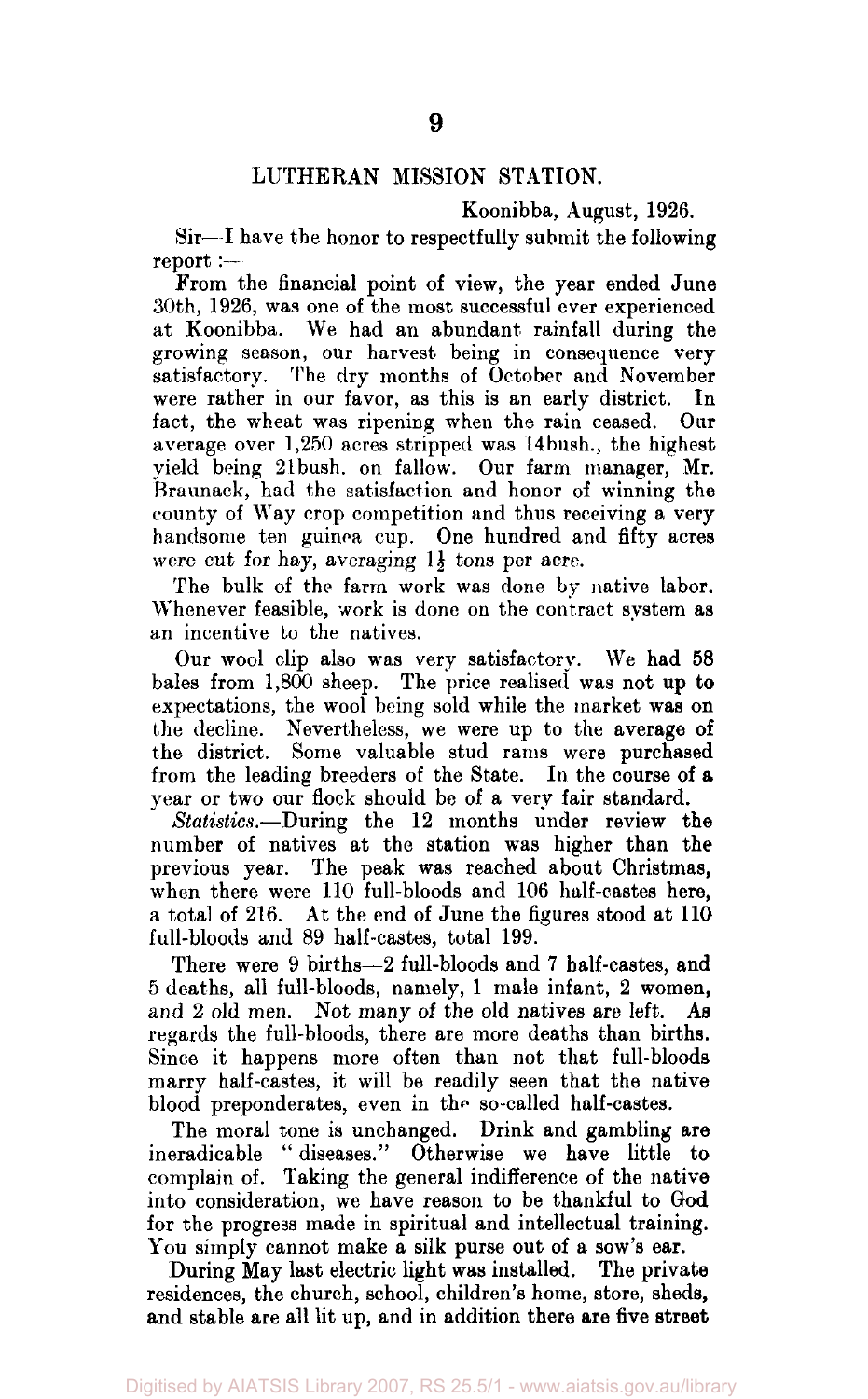lights, giving the place quite a modern appearance. Another evidence of modern times is furnished by the number of cars owned by natives. But it seems that some unscrupulous persons get their land cleared in exchange for a conglomeration of scrapped tin and boards.

In conclusion I wish to thank the Chief Protector for his visit to our institution. His thorough knowledge of the natives is an inspiration to us.

I have,  $&c.,$ 

C. HOFF, Superintendent.

The Chief Protector of Aborigines, Adelaide.

Sub-Protector's Office, Port Augusta, August 5th, 1926.

Chief Protector of Aboriginals, Adelaide.

Sir—I have the honor to submit my report on the condition and general conduct of the aboriginal natives in the Far Northern Division (excepting that portion of the House of Assembly District of Newcastle which is situated north of latitude 30) for the year ended June 30th, 1926.

The health of the natives generally continues to be good with the exception of colds, for which they have been treated by the nearest police officer or other representatives of the Aboriginals Department.

At Beltana there are, approximately, 30 full-blooded aboriginals and four half-bloods. With the exception of six they are able to do for themselves, the remainder being aged and infirm, requiring rations and assistance.

No births or deaths have occurred in this district, and no convictions have been recorded against any of the natives during the year.

The police officer at Blinman reports that the health of the natives in that district has been good for the year. He has six aged and infirm natives to supply with rations.

No births or deaths have come under the notice of the police officer at Blinman for the year, and no convictions have been recorded against any of them during the year.

At Farina the health of the natives has been fair during the year, and only one death has occurred, viz., a fullblooded infant. There have been no births among either full-bloods or half-bloods, neither has there been any convictions recorded against them.

Three old and infirm natives have been receiving rations during the year, and occasionally some of the younger ones when out of work.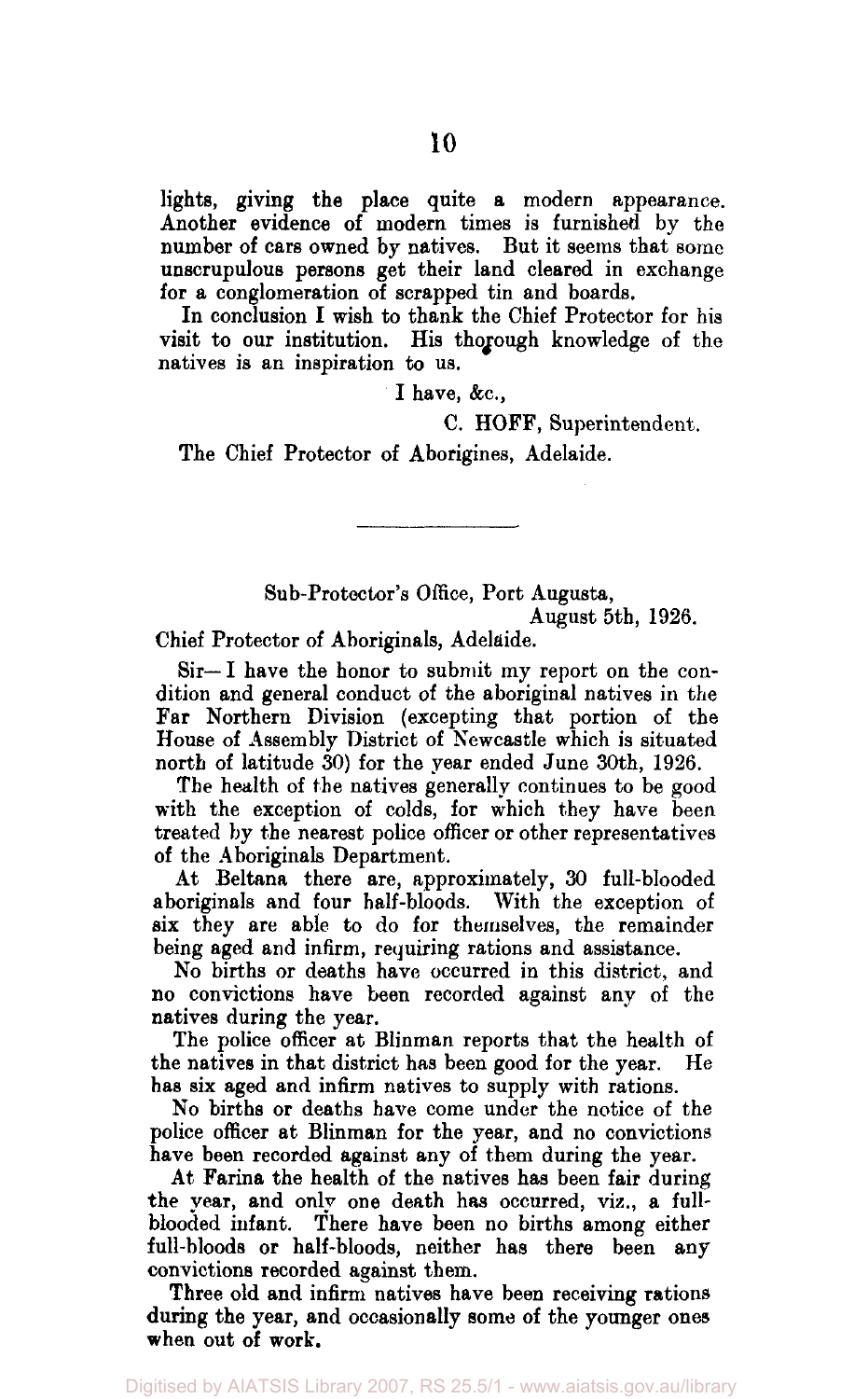In the Farina police district the natives are a floating population to a great extent, and their number varies from six or seven of the regular ones to about 30 when there is any attraction in the town to bring them in. At the present time there are three old females, three young ones, one half-caste girl, four children, six full-blooded males, one half-caste male, and one half-caste female (adults) in the town.

Mr. J. G. Davidson, of Ooldea, reports that there are, approximately, 70 natives in and around Ooldea. There have been no births or deaths there for the past year. There is no sickness with the exception of colds amongst them, and no venereal disease as far as he knows, and he considers he would be the first to know of any, as the natives look to him for treatment of all their ailments.

There are over 200 aboriginals in and around Tarcoola, mostly full-bloods. Mounted Constable Ridge estimates there are only 2 per cent, of half-bloods amongst them.

A very small percentage of the natives find regular employment on the surrounding stations, catching dingoes etc. The remainder wander about from place to place along the East-West railway, ranging from Ooldea on the west and Coondambo on the east.

They are, generally speaking, well behaved and law abiding, not one of them having been taken before a Court during the year.

There are a number of old and infirm natives at Wilgena, and Government rations are issued to them from Wilgena Homestead, and under instructions from the Chief Protector of Aboriginals Constable Ridge handed over six new blankets to be issued there.

I have, &c,

P. A. GILES, Sub-Protector.

Mulka, *via* Marree, June 30th, 1926.

Sir--I have the honor to report that, generally speaking, the condition of the blacks in this country is at present very good. There has been a fair amount of sickness during the year, but the sick have been kept in food and have been well looked after. Three old men and two women died during the year at this place. They had come to me for attention and medicine, but as they were chiefly suffering from old age, the only thing I could do was to see that they were kept comfortable.

Digitised by AIATSIS Library 2007, RS 25.5/1 - www.aiatsis.gov.au/library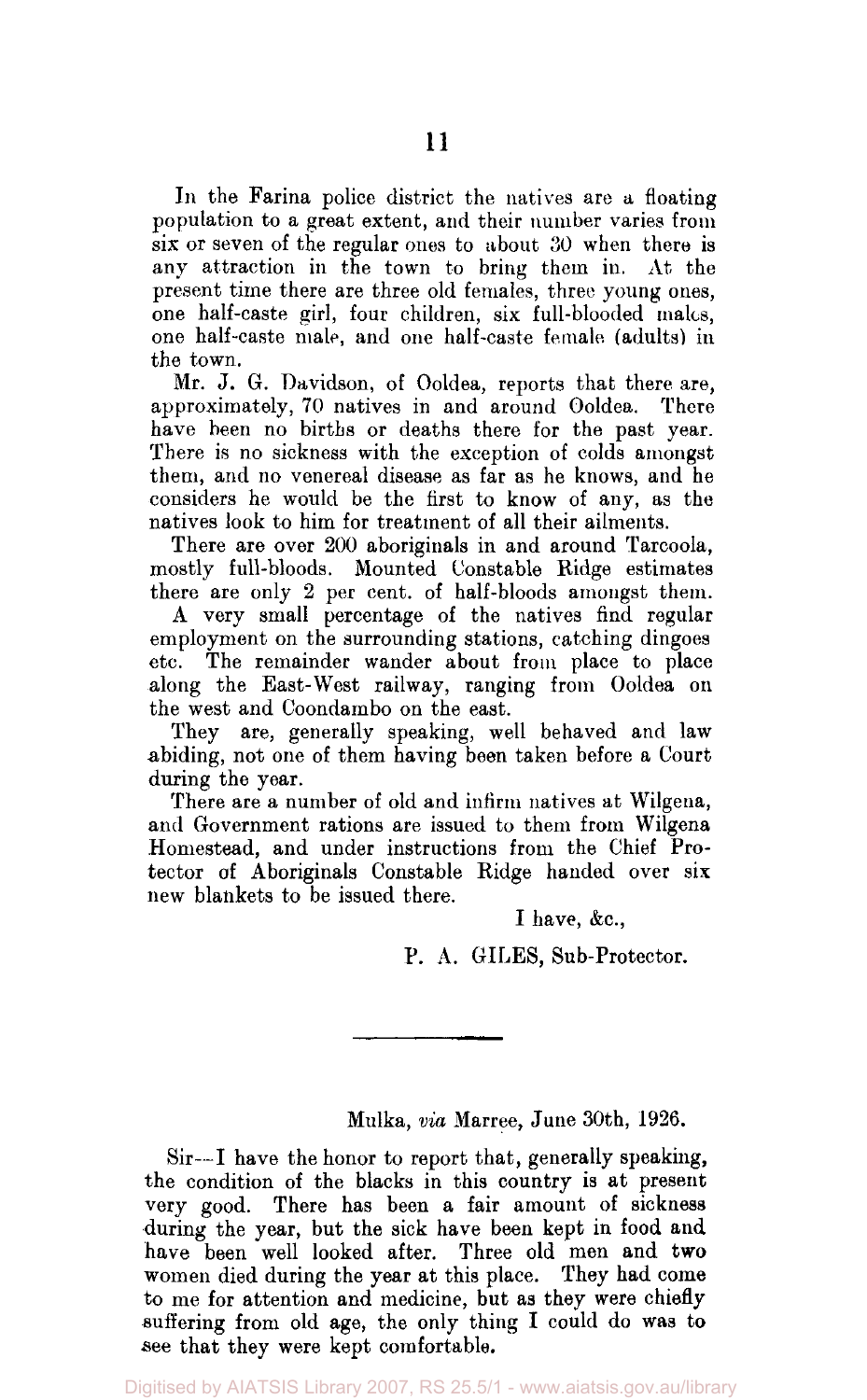At times during the year I have fed up to 33 blacks of both sexes at this station. At present there are 10 females, three males and two able-bodied males, and two able-bodied females, with one full-blooded male child and one halfcaste male child.

Most of the blacks are at present out on the floodwaters of the Diamentina, and should be well provided with their natural food for some months to come ; but at every ration depot there are sure to be many that are too infirm to do any hunting or fishing.

The allowance received by me from the Government has, 1 think, been sufficient to cover the cost of drugs and medicines supplied by me, but looking after them takes a lot of my time. It would help me a little if some of the philanthropic societies of Adelaide would send me up a bundle of women's clothes at the beginning of winter.

I have, &c,

G. AI8T0N,

Protector of Aborigines, Newcastle District.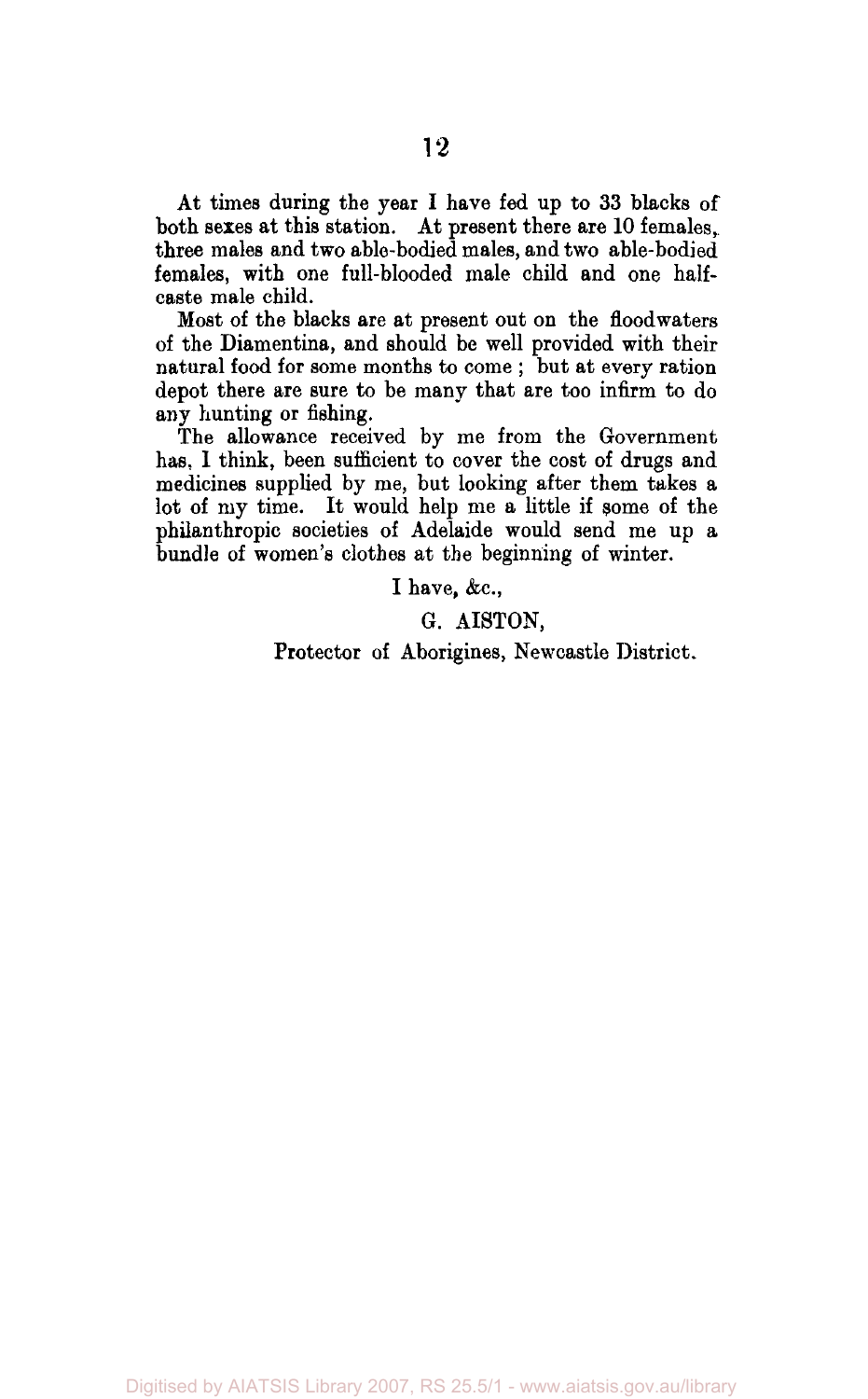## PROFIT AND LOSS ACCOUNT OF THE POINT PEARCE STATION FOR THE YEAR ENDING JUNE 30TH, 1926.

| To Horses<br>. <b>.</b> .                                                                                                       | £                   |                       | s. d.               | £                 | 65 10   | я. d.<br>0 |  |
|---------------------------------------------------------------------------------------------------------------------------------|---------------------|-----------------------|---------------------|-------------------|---------|------------|--|
| Salary of superintendent and book-<br>Wages of aboriginals and white                                                            | 426                 | O                     | 0                   |                   |         |            |  |
| $laborers$                                                                                                                      | 4,993               | 5                     | 1                   | 5,419 5           |         | - 1        |  |
| Rations for aboriginals<br>School books for aboriginal children                                                                 | 724<br>$\pm$<br>84. | $\boldsymbol{2}$<br>ı | 0<br>4 11<br>ı      |                   |         |            |  |
| Accident insurance                                                                                                              |                     |                       |                     | 812<br>62         | 8<br>5  | 0<br>9     |  |
| Head office sundries and expenses<br>Depreciation-                                                                              |                     |                       |                     |                   | 104 17  | 0          |  |
| Furniture<br>Hospital furniture<br>Harness                                                                                      | 238                 | 5 10<br>117           | 2<br>5<br>8         |                   |         |            |  |
| Implements, &c.                                                                                                                 | 185 10              |                       | 4                   | 216               | 6       | 7          |  |
| Advertising re transfer of Pompoota<br>$octages \ldots \ldots \ldots \ldots \ldots \ldots \ldots$<br>Net profit brought forward | $4,805$ 19          |                       | 9                   | 6                 | 2       | õ          |  |
| $L$ as net loss for year                                                                                                        | 3,102 18            |                       | ı                   | 1.703             | 1       | 8          |  |
|                                                                                                                                 |                     |                       |                     | £8,389 16         |         | 6          |  |
|                                                                                                                                 | £                   | $s$ , $d$ ,           |                     | £<br>329          | 8.<br>7 | d.<br>6    |  |
| $\mathbf{B}_{\mathbf{V}}$ Store<br>Farm account, wheat, wool, and<br>other produce                                              |                     |                       |                     | 1,748 13          |         | 4          |  |
| Cattle<br>Pigs                                                                                                                  | 158 18 11<br>106 15 |                       | 0                   |                   | 73 18   | 0          |  |
| Sheep                                                                                                                           | 1,087               | 4                     | $\ddot{\textbf{4}}$ | 1,352 18          |         | 3          |  |
| Meat<br>Net profit from 1915-1925, brought<br>forward                                                                           |                     |                       |                     | 78 19<br>4,805 19 |         | 8<br>9     |  |
|                                                                                                                                 |                     |                       |                     | £8,389 16         |         | 6          |  |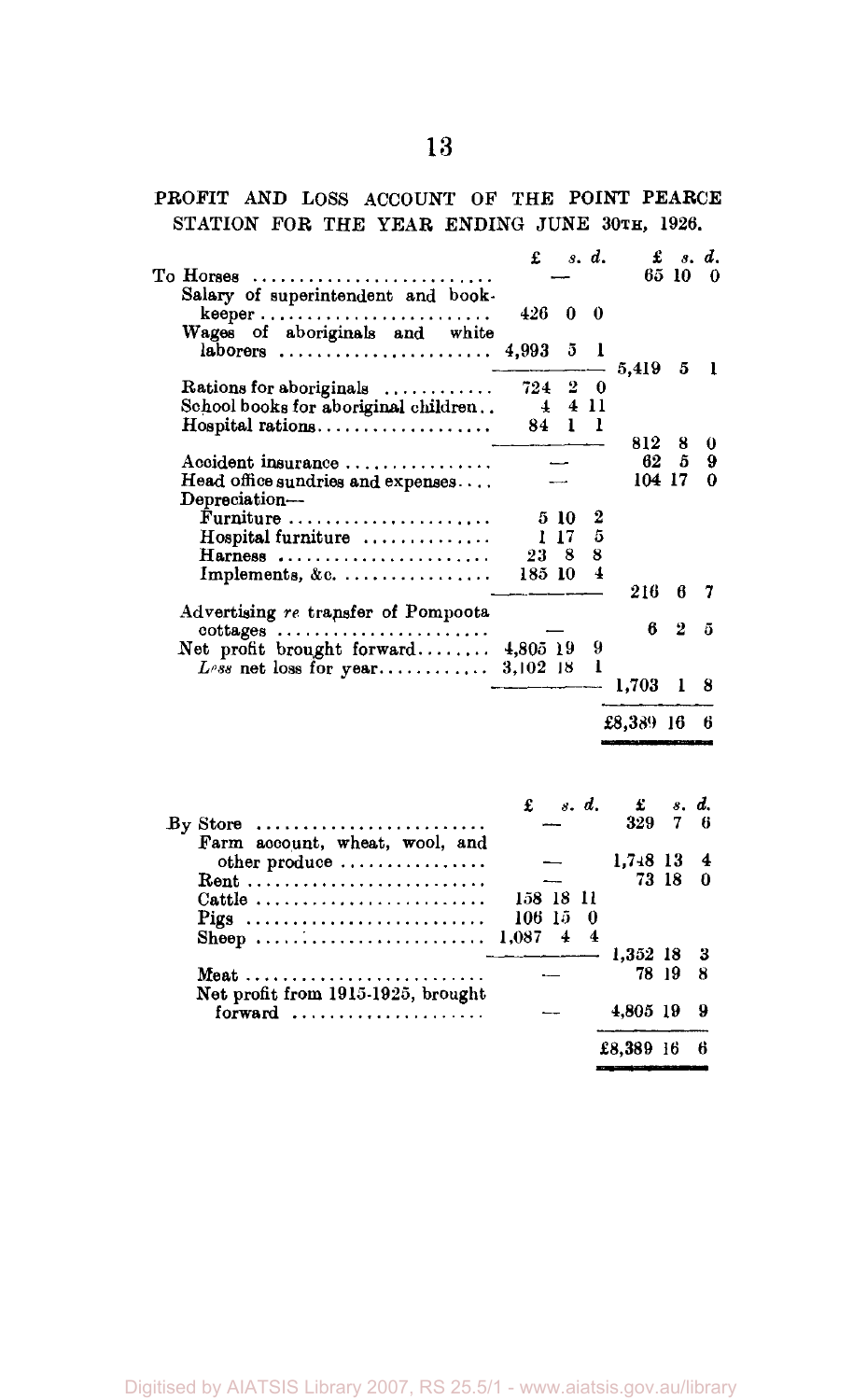# BALANCE-SHEET OF THE POINT PEARCE STATION AS *AT*  JUNE 30TH, 1926.

| $H.M. Gov$ ernment account $\ldots \ldots \ldots$<br>Capital account $\ldots$<br>$\texttt{Sundry}$ creditors                                                                                                                                                                                                                           | £                                                                                                                                                                                                 | s. d.                                                                                  | £<br>15,407<br>11.362<br>560 15 | s.<br>8<br>9 | d.<br>7<br>5<br>7 |
|----------------------------------------------------------------------------------------------------------------------------------------------------------------------------------------------------------------------------------------------------------------------------------------------------------------------------------------|---------------------------------------------------------------------------------------------------------------------------------------------------------------------------------------------------|----------------------------------------------------------------------------------------|---------------------------------|--------------|-------------------|
| Net profit brought forward $4,805$ 19                                                                                                                                                                                                                                                                                                  |                                                                                                                                                                                                   | 9<br>ı                                                                                 | 1,703                           | 1            | 8                 |
|                                                                                                                                                                                                                                                                                                                                        |                                                                                                                                                                                                   |                                                                                        | £29,033 15                      |              | 3                 |
| Station buildings $\ldots$                                                                                                                                                                                                                                                                                                             | £<br>9,450<br>0                                                                                                                                                                                   | s. d.<br>0                                                                             | £                               |              | s. d.             |
| Improvements                                                                                                                                                                                                                                                                                                                           | 6,122 12 11                                                                                                                                                                                       |                                                                                        | 15,572 12 11                    |              |                   |
| Implements, vehicles, &c. $\dots\dots\dots$<br>Harness<br>Furniture<br>$H$ ospital furniture $\ldots \ldots \ldots \ldots$                                                                                                                                                                                                             | $1,675$ 18<br>210 18<br>104 12<br>35 11                                                                                                                                                           | 3<br>2<br>6<br>5                                                                       |                                 |              |                   |
| Sundry debtors                                                                                                                                                                                                                                                                                                                         |                                                                                                                                                                                                   |                                                                                        | $2.027\,$<br>62 15              | 0            | 4<br>9            |
| Stocks on hand-<br>$H$ orses<br>Cattle $\dots\dots\dots\dots\dots\dots\dots\dots\dots\dots$<br>Sheep<br>Barley<br>$\textbf{Super}$<br>Bricks and lime $\ldots$<br>Fencing posts $\ldots$<br>Rope<br>Oil and paint $\dots\dots\dots\dots\dots\dots$<br>Timber and iron<br>Sheep skins<br>Share-farmers' seed and super $\dots$<br>Store | 1.064<br>0<br>904.<br>0<br>2<br>6.472<br>189 10<br>1.137<br>10<br>85<br>0<br>52 10<br>192 10<br>5<br>16.<br>0<br>3<br>0<br>40.<br>0<br>7<br>6.<br>8<br>419<br>5<br>0<br>10 10<br>202 11<br>978 IO | 0<br>0<br>0<br>0<br>0<br>0<br>0<br>0<br>0<br>0<br>0<br>0<br>0<br>3<br>0<br>0<br>9<br>3 | 11,371                          | 6            | 3                 |
|                                                                                                                                                                                                                                                                                                                                        |                                                                                                                                                                                                   |                                                                                        |                                 |              |                   |

 $£29,033$  15 3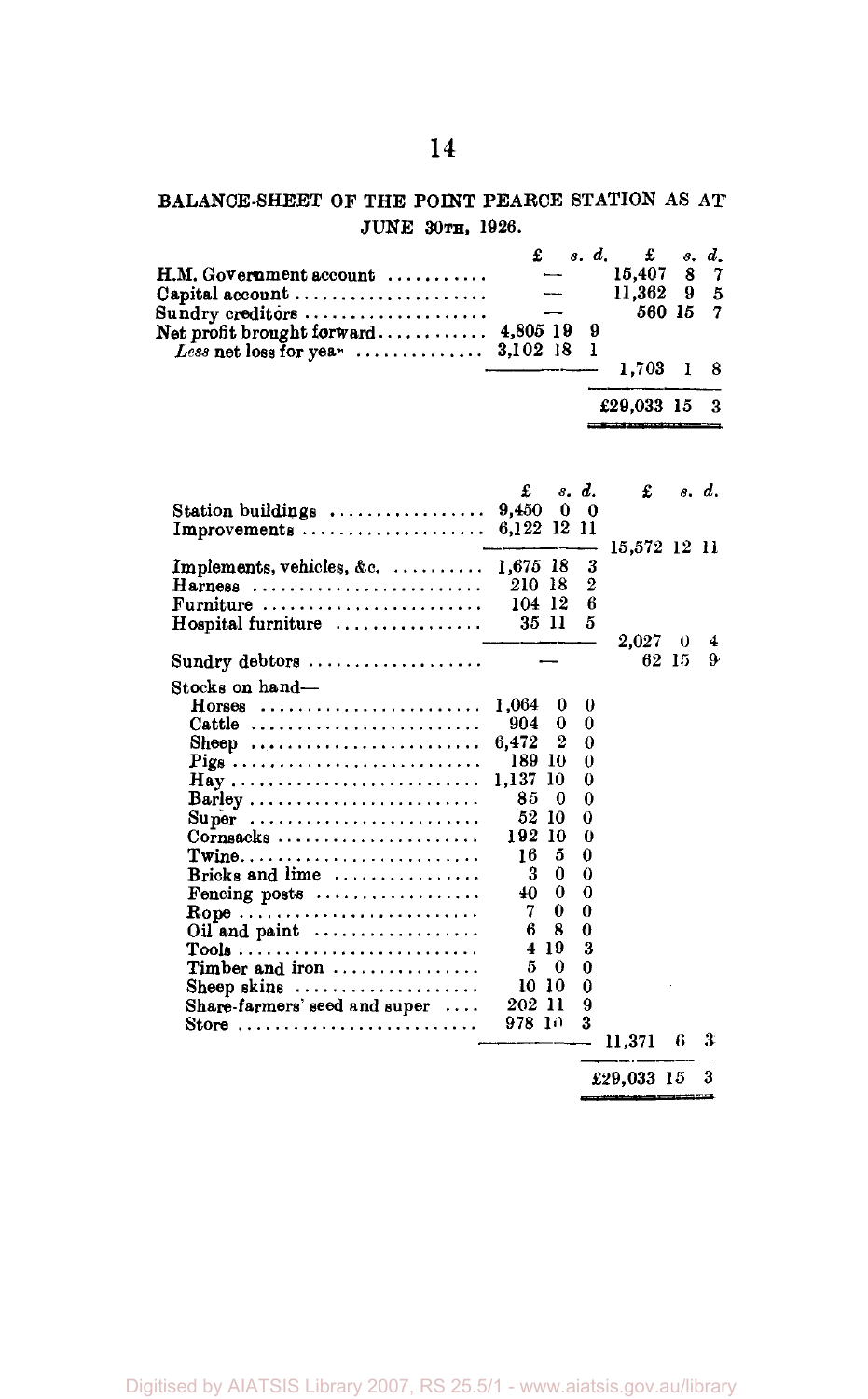#### BALANCE-SHEET OF THE POINT McLEAY STATION AS AT JUNE 30TH, 1926. £ .». *d.*

|                                                                              | $\pm$ $\theta$ , $\theta$ , |  |
|------------------------------------------------------------------------------|-----------------------------|--|
|                                                                              |                             |  |
| $Sundry$ creditors $\ldots \ldots \ldots \ldots \ldots \ldots \ldots \ldots$ | $363 - 5 - 3$               |  |
|                                                                              |                             |  |
|                                                                              |                             |  |
|                                                                              | £45,986 15 6                |  |

|                                                   | £                | 8.        | d.       | £          |   |   | s. d. |
|---------------------------------------------------|------------------|-----------|----------|------------|---|---|-------|
| Station buildings $\ldots \ldots \ldots \ldots$   | 4,709            | 1         | з        |            |   |   |       |
| Account Pompoota cottages                         |                  | -14<br>7. | 6        |            |   |   |       |
|                                                   |                  |           |          | 4,716 15 9 |   |   |       |
| $Improvements \ldots \ldots \ldots \ldots \ldots$ |                  |           |          | 2,399      |   |   | 1 H   |
| Implements $\dots\dots\dots\dots\dots\dots$       |                  | 595 12    | 0        |            |   |   |       |
| Furniture $\ldots \ldots \ldots \ldots \ldots$    | 132              | 12        | 9        |            |   |   |       |
| Hospital furniture                                | 51               | 5         | 3        |            |   |   |       |
| $Harness$                                         |                  | 135 10    | 5        |            |   |   |       |
|                                                   |                  |           |          | 915        |   | 0 | 5     |
| Stocks on hand-                                   |                  |           |          |            |   |   |       |
| Store $\ldots \ldots \ldots \ldots \ldots \ldots$ | 445              | ā         | 6        |            |   |   |       |
| Sheep skins $\ldots$                              | 5                | -19       | 0        |            |   |   |       |
| Super                                             | 21               | 0         | 0        |            |   |   |       |
| Hav                                               | 150              | 0         | 0        |            |   |   |       |
| $Cement \ldots \ldots \ldots \ldots \ldots$       | $\boldsymbol{2}$ | 10        | 0        |            |   |   |       |
| Fencing wire $\dots \dots \dots \dots$            | 20               | 0         | 0        |            |   |   |       |
| Galvanised wire                                   | 6                | 10        | $\bf{0}$ |            |   |   |       |
| Farm tools $\dots\dots\dots\dots\dots\dots$       | 20               | 0         | 0        |            |   |   |       |
| Sheep                                             | 824              | 5         | $\bf{0}$ |            |   |   |       |
| Cattle                                            | 978.             | 0         | 0        |            |   |   |       |
| $H$ orses                                         | 490.             | 0         | o        |            |   |   |       |
| Pigs                                              | 276              | 0         | 0        |            |   |   |       |
|                                                   |                  |           |          | 3,239      | o |   | 6     |
| Sundry debtors $\dots \dots \dots \dots$          |                  |           |          | 65         | 1 |   | 8     |
| Net loss for year $\ldots$                        | 3,266 12         |           | -4       |            |   |   |       |
| <i>Add</i> net loss brought forward.              | 31.384 13 11     |           |          |            |   |   |       |
|                                                   |                  |           |          | 34,651     | 6 |   | 3     |
|                                                   |                  |           |          | £45,986 15 |   |   | 6     |
|                                                   |                  |           |          |            |   |   |       |